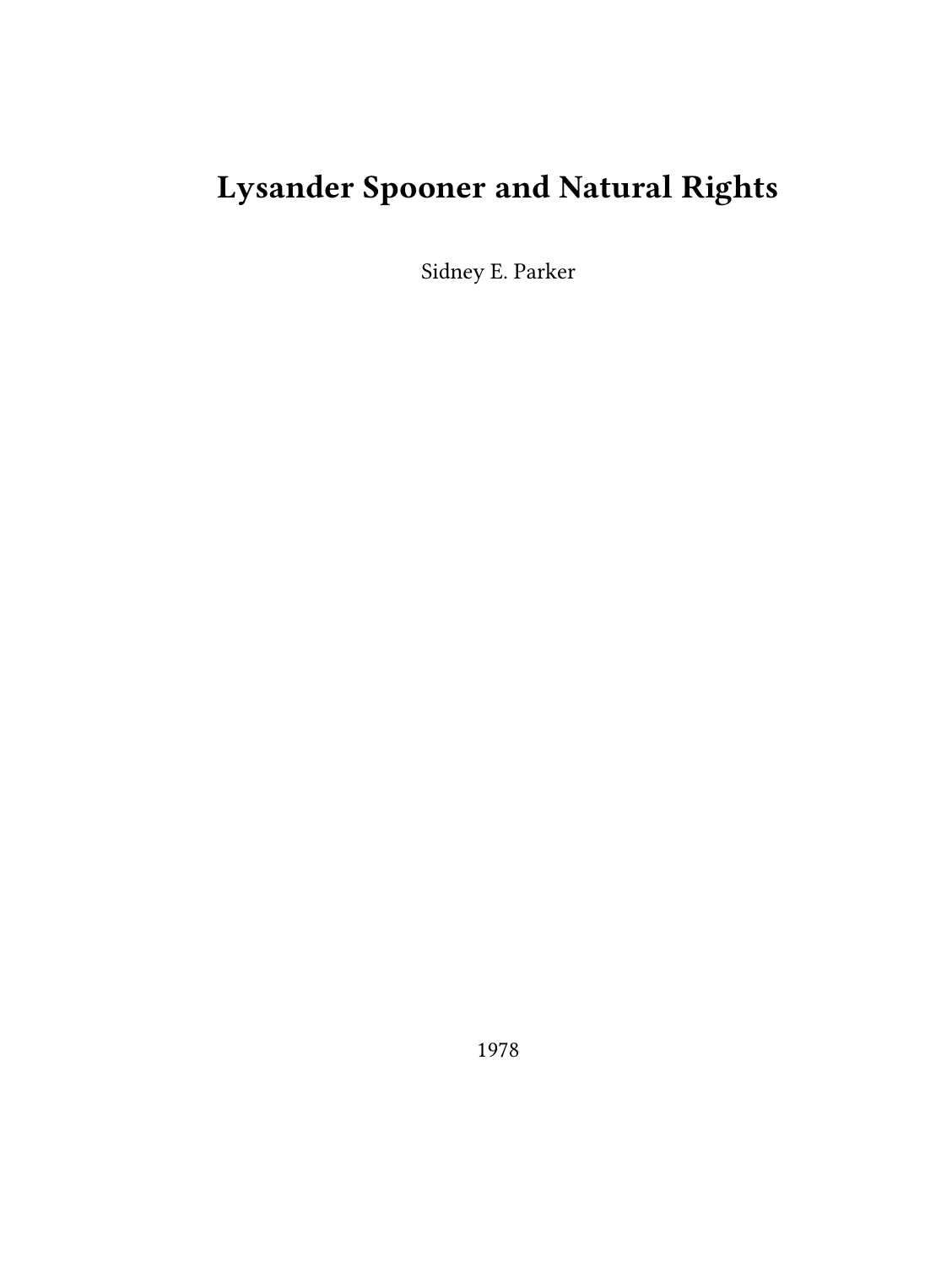## **Lysander Spooner and Natural Rights**

(Vices Are Not Crimes. By Lysander Spooner. Taanstaafl, PO Box 257, Cupertino, CA 95014, USA. \$2.95)

"Vices Are Not Crimes" was an essay contributed anonymously by Lysander Spooner to a book on temperance reform by Dio Lewis in 1875. Overlooked by the compiler of Spooner's collected works, it was discovered by Carl Watner and is now republished as a well produced but rather expensive pamphlet.

Spooner's thesis is that "crime" and "vices" are not the sure thing. "Crimes" are these acts by meme of which one individual harms the person or property of another. "Vices" are simply errors which an individual makes "in his search after his own happiness". Government therefore has no business interfering with "vices". Its sole concern should be with the punishment of "crisis".

Spooner argues his thesis with his usual display of tight-wired reasons expressed in the clear, dry style that is his hallmark. But he seriously weakens his case by his attachment to a moralistic viewpoint. Indeed, "vice" is a moral spook of the first water and his attempt to identify it with an error made in "the search after happiness" is open to all manner of objections. For example, if I rush across a busy street on my way to see a film I have long looked forward to and am knocked down by a car, I certainly make an error in my "search after happiness", but this can hardly be called a "vice".

Again, Spooner's deistic beliefs lead him to personalise "Nature" in such fantastic statements as "Nature knows…what she designs each individual for, what knowledge he requires and how he must get it." To which one can only answer: Bullshit! Voltairine de Cleyre, who also knew how to personalise "Nature" when it suited her, effectively put the contrary case to Spooner when she wrote "Nature knows nothing of rights, she knows power only, and a louse has so much natural right as a man to the extent of its power."

Of course, that arch-moralist Murray Rothbard, who introduces the pamphlet, is not slow to seize on Spooner's moralism and elaborate it. He dismisses Spooner's successors in the "individualist anarchist movement" who "led by Benjamin R. Tucker all proclaimed arbitrary this and might-makes-right as the foundation of libertarian moral theory." Spooner, he claims, "knew that this was no foundation at all; for the State is far mightier than the individual and if the individual cannot use a theory of justice as his armour against State oppression, then he has no solid base from which to roll back and defeat it."

What pious nonsense! What State has ever taken any notice of a "theory of justice" as a barrier to its oppression of the individual? Hitler never repealed the Weimar Constitution, but the "theory of justice" that it contained did not prevent him from suppressing anyone who stood in his way. Only counter-power can curb the power of the State in practice, for "right" means nothing in the face of "might".

Rothbard also wants to recapture "the once great tradition of an objectively grounded rights of the individual". Objectively grounded in what? Rothbard does not say, not suprisingly since his "objectivity" has no other ground than his "subjectivity". Indeed, the whole theory of "natural rights" is based upon nothing but the say-so of its champions. If we look at nature we find nothing there that corresponds to it. It has no referent except the wish of certain theoreticians to foist their particular conception of morality upon us.

"Vices Are Not Crimes" is completed by a forward by Carl Watner and Tucker's obituary of Spooner.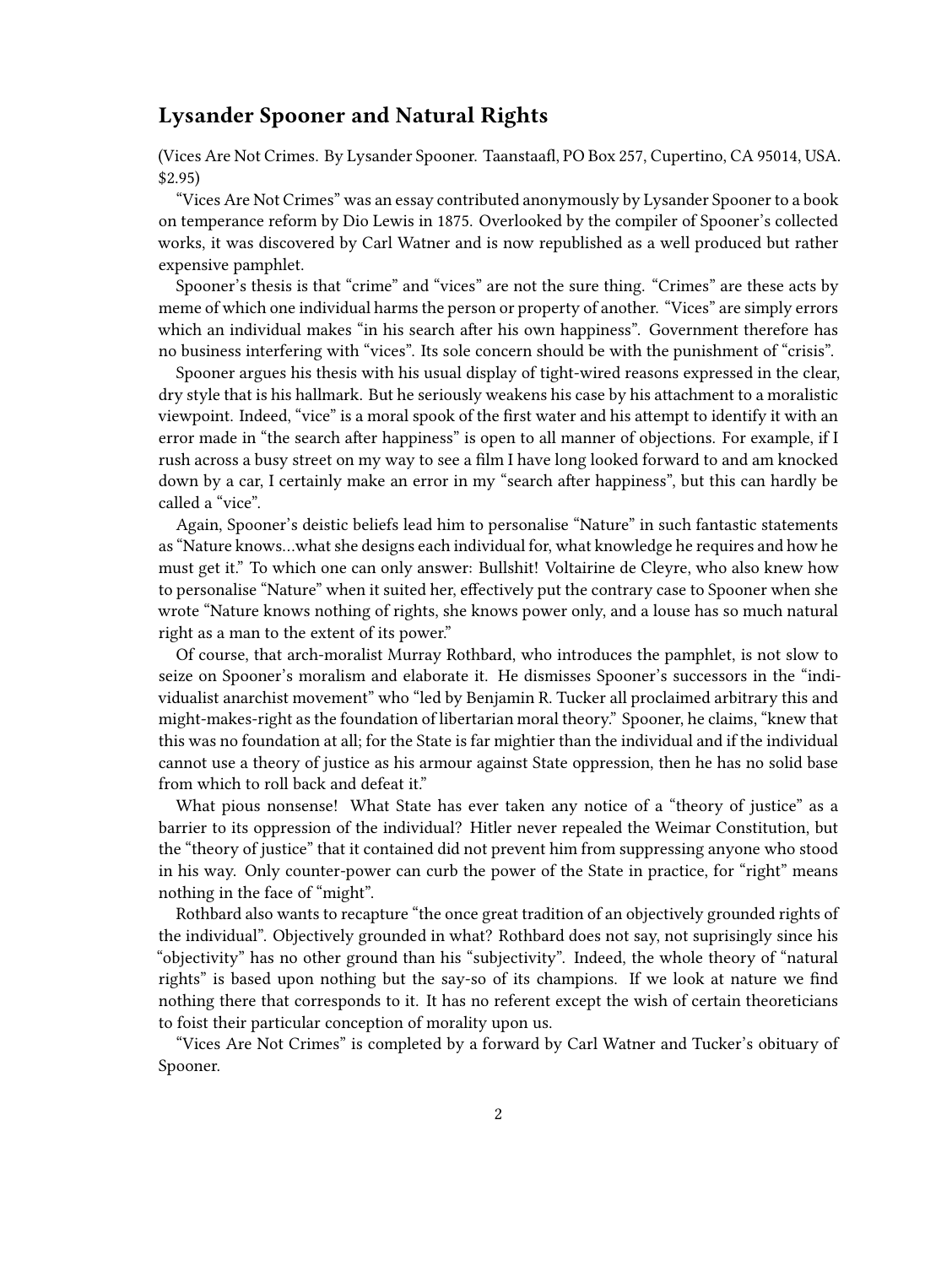## **Inconvenient History**

(The Saga of Hog Island and Other Essays In Inconvenient History. By James J. Martin. Ralph Myles Publisher, Inc. \$3.95)

In this latest collection of essays, James J. Martin exhumes one of the biggest defence and war scandals of World War 1 in the USA, the shipbuilding yard known as Hog Island. He acidly delineates the decline of Britain as a world power following participation in World War 2. In a controversial piece on Mussolini's campaign against the Mafia, he claims that Mussolini's regime was not repressive as it was usually depicted. The attack on Pearl Harbour is shown by him to have been deliberately allowed by the Roosevelt government in order to provide a cogent excuse to declare war on the Axis powers. He deplores the leqend of Colin Kelly, a now forgotten "hero" of the Japanese attack on the Philippine Islands. In his final essay he gives a masterly account of the legal framing of "Tokyo Rose", a Japanese-American woman named Iva Toguri D'Aquino who was accused of being a radio propagandist for Japan between 1941 and 1945 and who, after a long fight, was completely pardoned by President Ford just before he gave way to President Pepsodent.

Three appendices deal with the hypocrisy of the American State on blacklisting, the "Morgenthau Plan", nude public in 1944, "for the partitioning, devastation, pillaging and pastorilization of Germany", and "Fifty Years of Political Assassination", a beautifully ironic and succinct account of one of the expanding industries of our time.